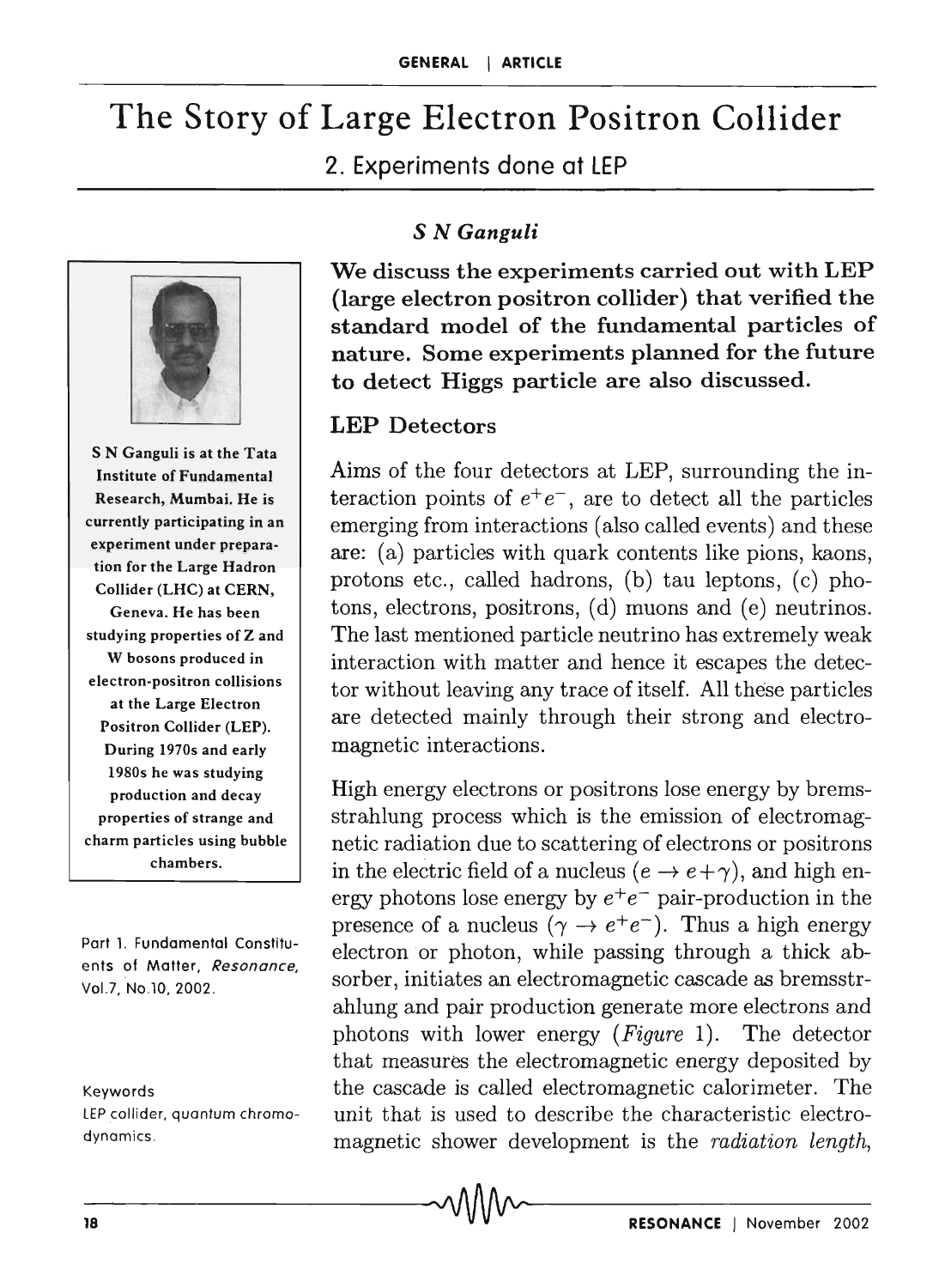

*Xo.* The radiation length is defined as the distance over which a high energy electron loses on an average 63.2%,  $(1 - 1/e)$ , of its energy via bremsstrahlung. A high energy photon on an average travels a distance equal to  $(9/7)X_0$  before converting to an  $e^+e^-$  pair. The radiation length scales as  $A/Z^2$ , and a convenient relation  $X_0 = \frac{716.4(\text{gm} \cdot \text{cm}^{-2})}{Z(Z+1)\ln(287/\sqrt{Z})},$ <br>for radiation length is given by:  $X_0 = \frac{716.4(\text{gm} \cdot \text{cm}^{-2})}{Z(Z+1)\ln(287/\sqrt{Z})},$ where  $A$  is the atomic mass and  $Z$  is the atomic number of the absorber.

When a high energy hadron  $(\pi, K, p, \text{ etc.})$  penetrates a block of matter, it will interact with nuclei of the matter resulting in production of several particles and this process repeats itself leading to the development of hadronic shower *(Figure* 2). The detector designed to detect the hadronic shower is called hadron calorimeter. The shower development is governed by the nuclear interaction length,  $\lambda_{\text{int}}$ , which scales with the nuclear radius as  $A^{1/3}$ , and it is given by:  $\lambda_{\rm int} \sim 35(\rm{gm.cm^{-2}}) A^{1/3}$ . It is important to note the differences in the characteristic pattern of energy deposition for high energy electrons (or photons) and hadrons. Since  $\lambda_{int} \propto A^{1/3}$  and  $X_0 \propto A/Z^2$ , the choice of high Z material would be best to separate electromagnetically interacting particles and hadrons, because one can then achieve the ratio  $\lambda_{\rm int}/X_0$ as high as 30 or more, and hence one can put detector for hadrons behind that for electrons.

There are several components to a detector. As an example LEP-L3 detector is shown in *Figure* 3. Basic Figure 1 (left). Electromagnetic cascades. Figure 2 (right). Hadronic shower.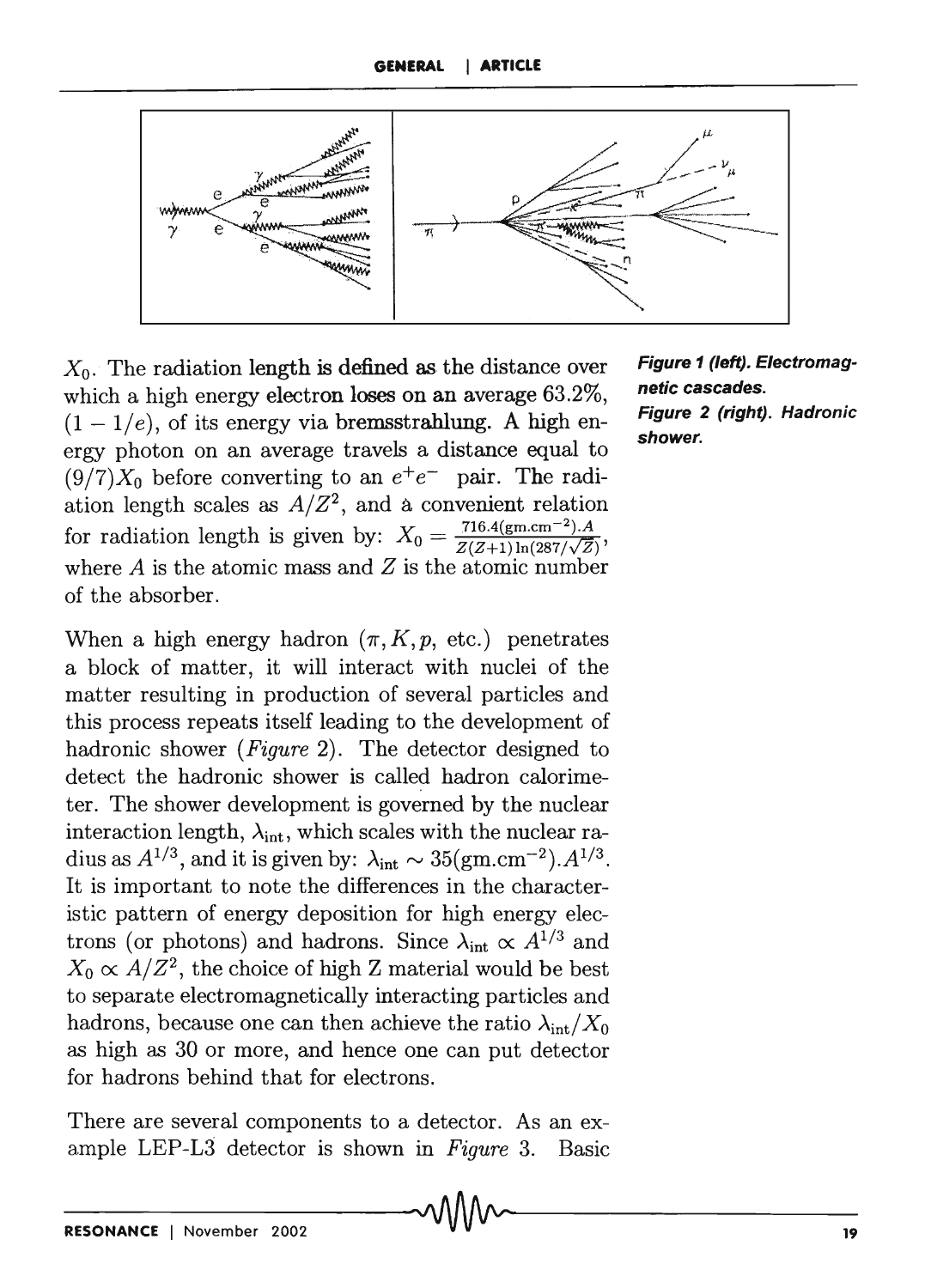

Figure 3. L3 detector: outermost part of the detector is a solenoidal magnet of 16 metre outer diameter and of length 12 metre.

components of these detectors are summarised briefly in the order of increasing radial distance from the collision point of electron-positron. The closest radial distance of a detector is about 5 cm and it is called vertex detector. These are silicon microvertex detectors with a fine spatial resolution of  $\sim 10 - 20 \mu m$  which record hits of charged particles needed for reconstructing the event vertex. This is followed by a general tracking detector to measure momentum of charged particles from the curvature of the tracks in a magnetic field. Electrons, positrons and photons are then detected via their energy deposits in electromagnetic calorimeter (like crystals, lead-glass, lead-scintillators, etc.); these detectors have material thickness equivalent to about 20  $X_0$  (with effective interaction length less than one) and hence are expected to absorb completely the electromagnetic radiation. Surrounding the electromagnetic calorimeter there is hadron calorimeter to detect energy deposits by hadrons. In order to contain the hadronic shower the thickness of the calorimeter is equivalent to more than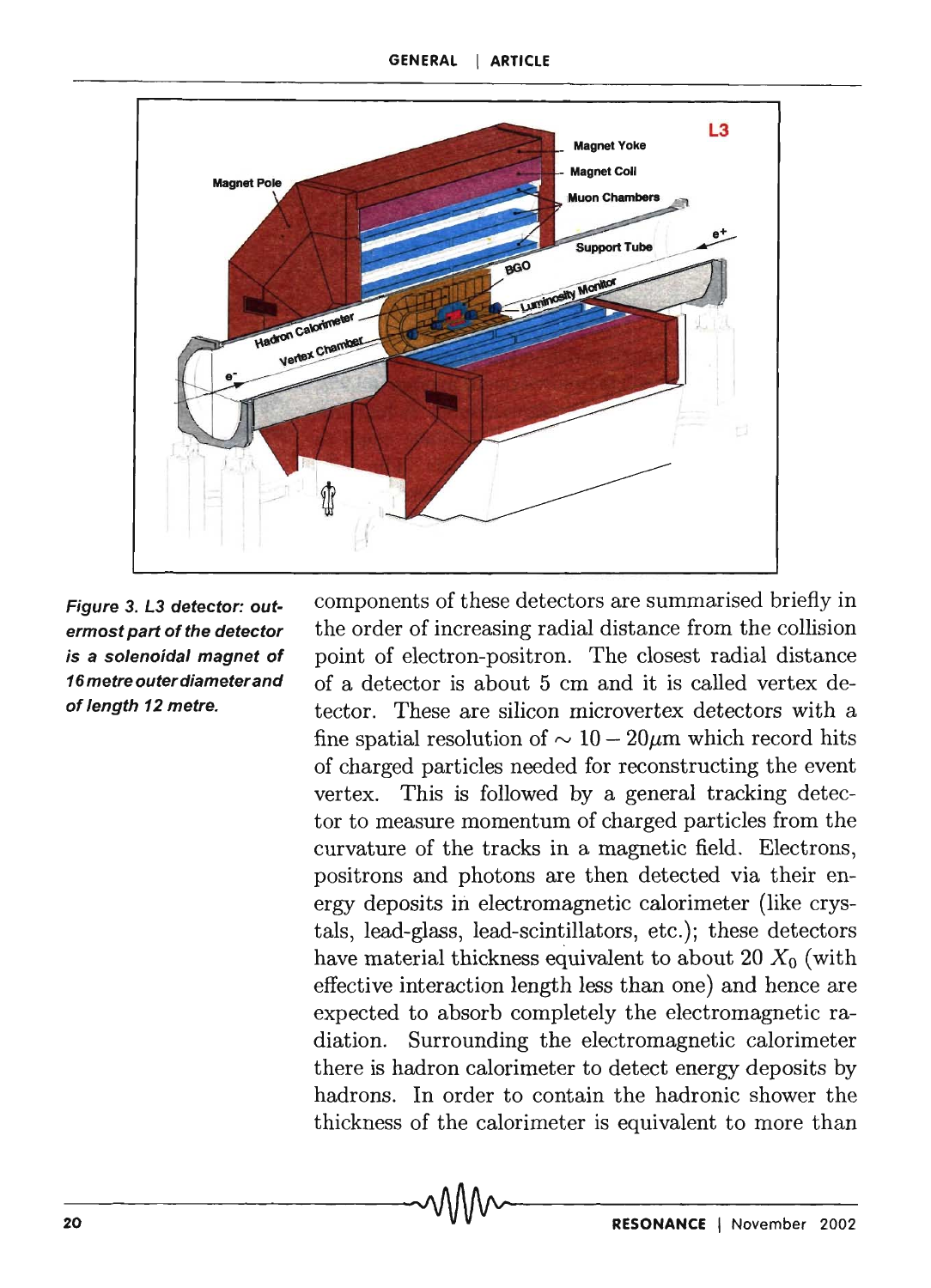10  $\lambda_{\text{int}}$ . Some of the examples of hadron calorimeters are copper-scintillator layers, layers of uranium-proportional tubes, iron-liquid argon, etc. To detect muons, which are weakly interacting as well as very penetrating particle, one places muon chambers behind the hadron calorimeter; muon chambers are in general wire drift tubes and one measures the momentum from the curvature of the track due to magnetic field. To detect tau leptons, which decay to electrons/muons with branching fraction of 35% and to hadrons in 65% of the cases, we need to use all components of the detector.

# Physics at LEPI

The first era of LEP physics, called LEPl, began from September 20,1989, with electron beam of energy about 45 GeV colliding head-on with the positron beam from the opposite direction of energy about 45 GeV, such that the total centre of mass energy of collision was nearly 90 GeV  $(\sqrt{s} \approx 90 \text{ GeV})$  *(Box 1)*. This collision energy was chosen because of the indication of Z mass to be  $\approx 90 \text{ GeV}/c^2$  from the pp collider experiments at CERN during early 1980s. In order to make a precision measurement of the Z mass, the collision energy was varied in step of  $1$  GeV from 88 GeV to 94 GeV. The purpose of LEPI phase was to study the properties of Z bosons and to carry out precision test of the electroweak theory, which included physics with tau leptons and bottom quarks, study of quark and gluon jets forming part of QCD (quantum chromo-dynamics) physics, searches of new particles such as Higgs bosons and supersymmetric particles. These were successfully carried out by collecting over seventeen million Z decays in the four detectors. Some of the results are discussed below.

Annihilations of *e+e-* lead to pairs of fermions (lepton pairs or quark pairs). These interactions are understood in terms of exchanges of gammas  $(\gamma)$  and Z bosons *(Fig-* Muon chambers are in general wire drift tubes and one measures the momentum from the curvature of the track due to magnetic field.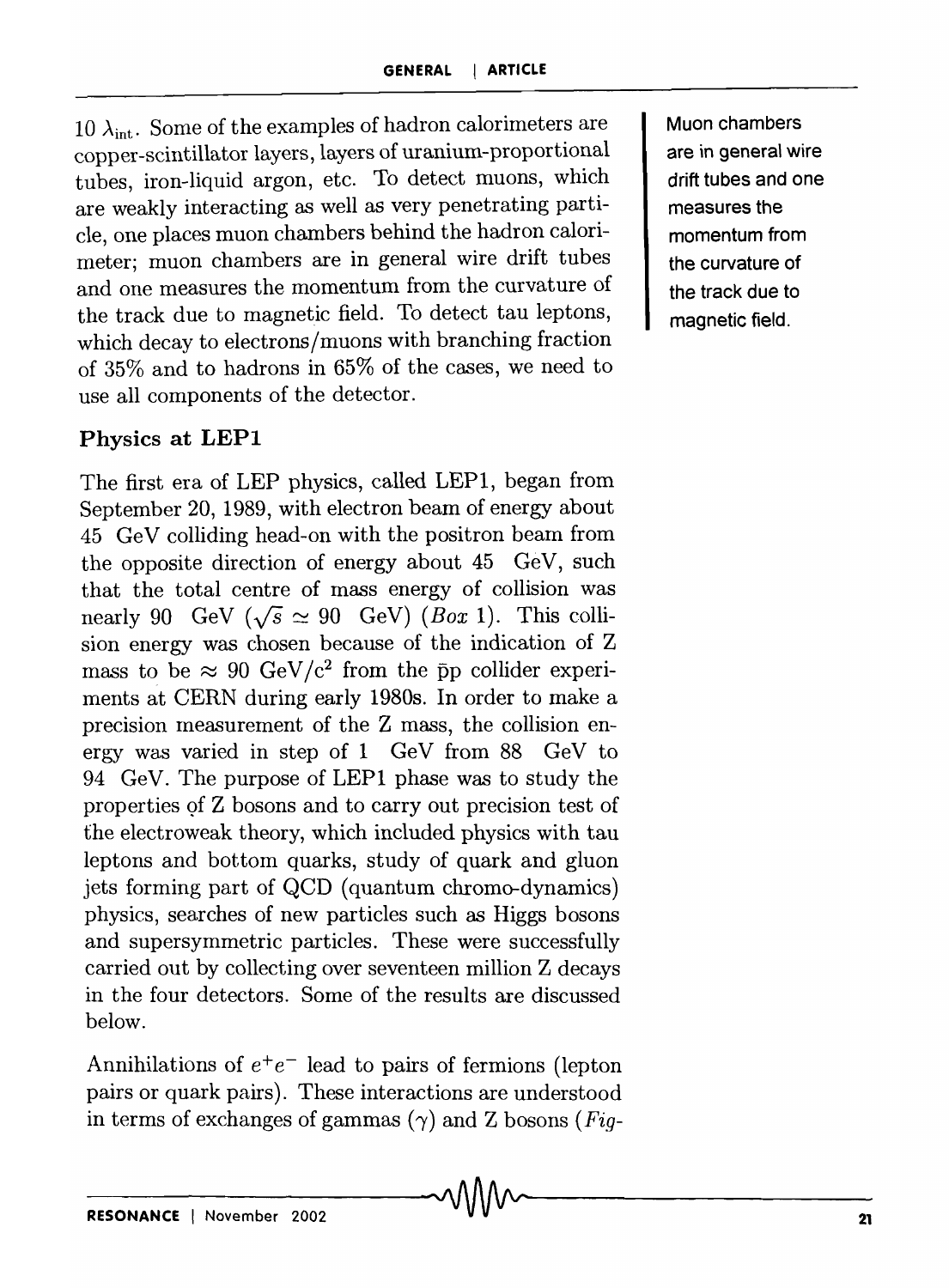#### Box 1. Centre of Mass Energy

Consider a two body collision  $a + b \rightarrow c + d$ , with energy and 3-momentum vectors of the two particles in the initial state as  $P_a = (E_a, \vec{p}_a)$  and  $P_b = (E_b, \vec{p}_b)$ . The 4-momentum vectors  $P_a$  and  $P_b$  are related to the rest masses of the particles  $(m_a$  and  $m_b)$  by the following relations (we have used below the value for the speed of light as  $c=1$ ):

$$
\mathbf{P}_a^2 = E_a^2 - |\vec{p}_a|^2 = m_a^2, \text{ and } \mathbf{P}_b^2 = E_b^2 - |\vec{p}_b|^2 = m_b^2
$$

From  $P_a$  and  $P_b$  we form another quantity called s, which remains invariant under Lorentz transformations and is known as square of centre of mass *(C11)* energy:

$$
s = (\mathbf{P}_a + \mathbf{P}_b)^2 = (E_a + E_b)^2 - (\vec{p}_a + \vec{p}_b)^2
$$

We now calculate sin two different collision systems. (i) Lab system (or fixed target experiments) in which the second particle 'b' is at rest (that is  $\vec{p}_b$  and  $E_b = m_b$ ) and the quantity s gets simplified to:  $s = m_a^2 + m_b^2 + 2m_b \cdot E_{a^{lab}}$ . Since the energy  $E_a$  of the particle 'a' now refers to the energy in the lab system, we have denoted it by  $E_{a}^{\text{lab}}$ for the sake of clarity. If the energy  $E_{a^{lab}}$  is reasonably large, we can write the CM energy as  $\sqrt{s} \sim \sqrt{2m_b \cdot E_{\rm abs}}$ . (ii) CM system (or collider experiments) in which both the particles collide head-on with each other with equal and opposite momenta (that is  $\vec{p}_a + \vec{p}_b = 0$ . For the sake of clarity let us define the energies of the two particles in this system as  $E_{\rm c}^{\rm cm}$  and  $E_{\rm b}^{\rm cm}$  instead of  $E_{\rm a}$  and  $E_{\rm b}$ . The expression for *s* gets simplified to:  $s = (E_s^{\text{cm}} + E_s^{\text{cm}})^2$ . We can thus write the CM energy as  $\sqrt{s} = (E_s^{\text{cm}} + E_b^{\text{cm}})$ . We thus see that the CM energy increases linearly with the energy of the beam for collider experiments, while it increases only as square root of the beam energy for fixed target experiments. For example in proton-proton collisions if we want to have  $\sqrt{s} = 20 \text{ GeV}$ we would need  $E<sup>cm</sup> = 10$  GeV in collider case, whereas in the fixed target case we will need  $E^{\text{lab}} \approx 212 \text{ GeV}$ .  $E^{\text{lab}}$  is much larger than  $E^{\text{cm}}$ , because in the former case most of the energy is wasted in balancing momentum. The CM energy of collisions dictates the particle production: their multiplicity as well as the feasibility of producing heavier particles. Threshold CM energy of a reaction can be obtained by simply adding the rest masses of the final state particles; as an example the minimum energy needed for the reaction  $e^+e^-\to \mathrm{W}^+\mathrm{W}^-$  is  $(\sqrt{s})_{\rm min}=2m_{\rm W}c^2\simeq 161~\mathrm{GeV}$  .



Figure 4. Exchanges of gammas and Z bosons.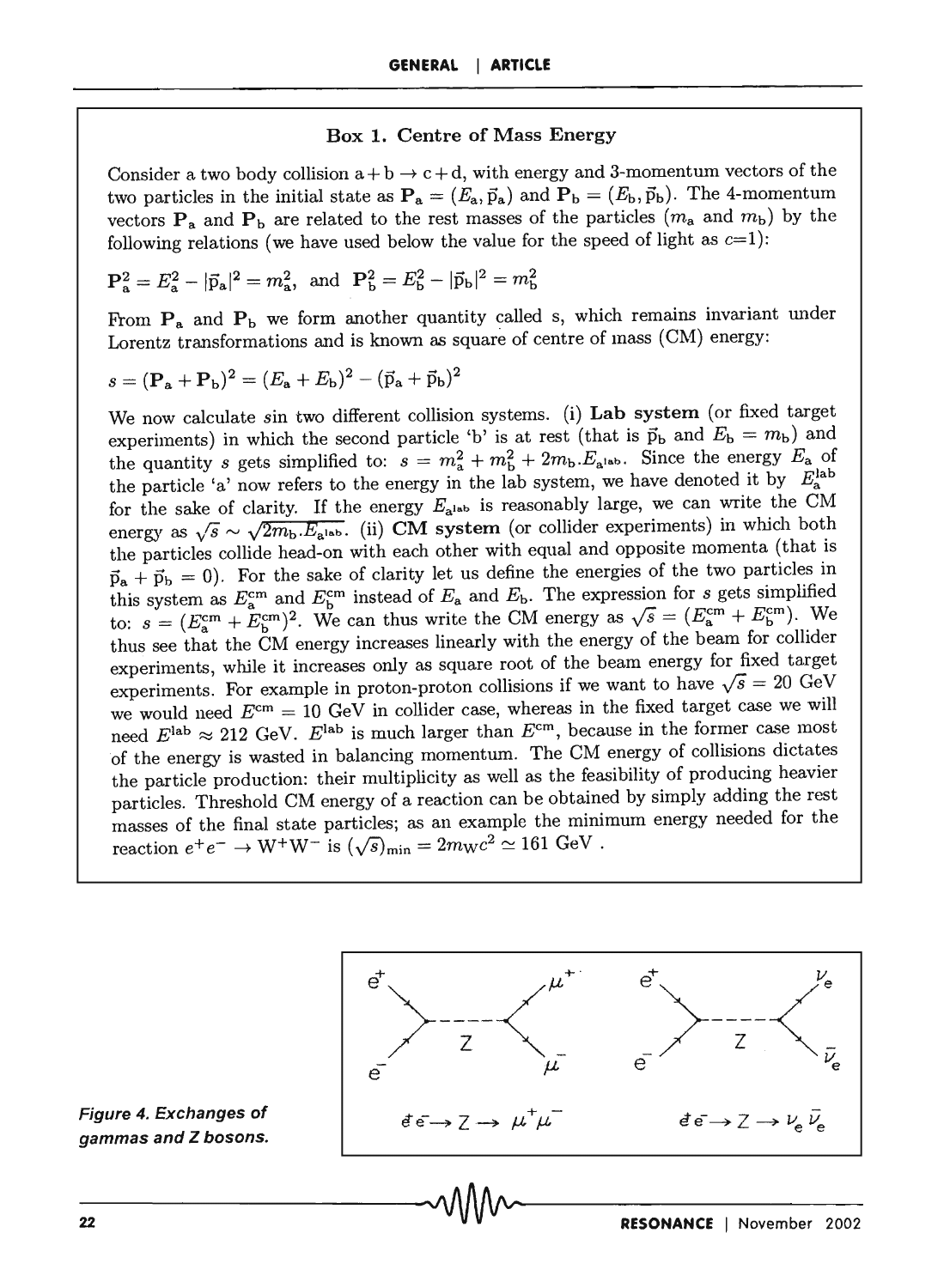*ure* 4); the contribution due to gamma exchange is negligible and at the peak it is only one event out of one thousand. One can describe the annihilation as a two step process. Firstly Z boson is produced in the reaction  $e^+e^- \rightarrow Z$ , and then within about  $10^{-25}$ sec it decays into leptons or hadrons. Nearly thirty Z bosons out of 100 decay to lepton pairs, while the rest 70 of them decay via quark pairs. Since quarks do not exist as free particles, they quickly fragment into several hadrons, called jets of hadrons or simply jets. Various decay channels of Z into fermion-antifermion pairs are summarised in *Table* 1. Since neutrinos escape detection, we have shown 'none' as observed particles against neutrinos.

### Z Mass and Width

The mass and total width of the Z boson were determined by making precision measurements of cross-sections ( $\sigma$ ) as a function of collision energy ( $\sqrt{s}$ ) for the following four final states corresponding to Z decays:  $e^+e^- \rightarrow$  hadrons,  $e^+e^- \rightarrow e^+e^-$  (also called Bhabha scattering),  $e^+e^- \rightarrow \mu^+\mu^-$  and  $e^+e^- \rightarrow \tau^+\tau^-$  An illustration of the behaviour of cross-section as a function of  $\sqrt{s}$  is shown in *Figure 5*. The shape of such distributions is characteristic of an unstable particle, in this case Z boson, and they are described by the Breit-Wigner distribution, first given by  $G$  Breit and  $E$  Wigner. Unstable particles are described by their lifetimes or decay widths *(Box* 2), which are related to each other via the



Figure 5. Illustration of cross-section vs collision energy.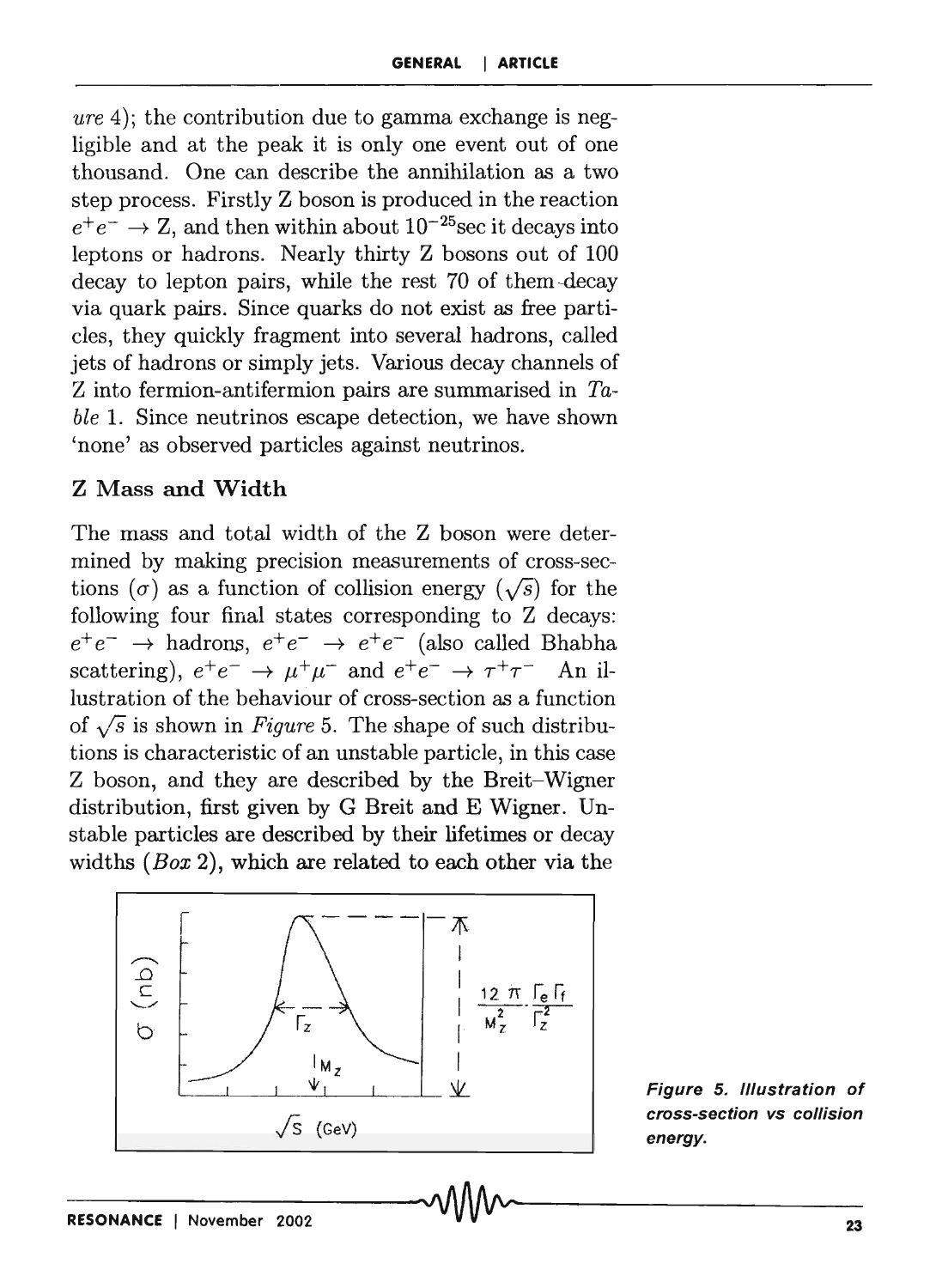### Box 2. Lifetime vs Width of Unstable Particles

The lifetime of an unstable particle is calculated by making use of the uncertainty principle which states  $\Delta E \times \Delta t \approx \hbar$ , where  $\hbar = h/2\pi$  with h as the Planck's constant; the value of  $\hbar$  is  $6.58 \times 10^{-22}$  MeV.sec. Here  $\Delta E$  represents the uncertainty in the mass of the particle, called decay width  $(\Gamma)$ , and  $\Delta t$  as its mean lifetime  $(\tau)$ . With the width of the Z boson, as measured at LEP,  $\Gamma = 2495$  MeV, one gets its lifetime from the relation  $\tau = \hbar/\Gamma = (6.58 \times 10^{-22} \text{ MeV} \cdot \text{sec})/(2495 \text{ MeV}) \approx 3 \times 10^{-25} \text{ sec}$ . This lifetime is too short to measure and hence one measures experimentally the width of the Z. If the lifetime of a particle is greater than about  $10^{-10}$ sec, the value of its decay width is too small (less than  $7 \times 10^{-12}$  MeV) to measure. What will be the distance traversed by such a particle? Let us consider a neutral kaon, whose mean-life is  $\approx 10^{-10}$  sec and its mass is nearly 500 MeV/ $c^2$ , moving with a momentum of 500 MeV/c. The mean distance travelled by this neutral kaon is:  $x = c\tau(\frac{pc}{m_Kc^2}) = 3 \times 10^{10} \times 10^{-10} \times (500/500) = 3$ cm. Experimentally there is no difficulty in measuring this lifetime. Thus, one measures the width of a particle when its lifetime is very short, otherwise one measures the lifetime directly.

> relation  $\tau = \hbar/\Gamma$  The four partial widths of Z corresponding to its four visible decay modes *(Table* 1) are:  $\Gamma_{ee}$ ,  $\Gamma_{\mu\mu}$ ,  $\Gamma_{\tau\tau}$  and  $\Gamma_{\text{hadron}}$ . Total width of Z, which includes contributions from all possible decay channels, is measured independent. of the partial widths. The ratio of a partial width to the total width gives the fraction of time Z decays into a given final state, for example the ratio  $\Gamma_{\text{hadron}}/\Gamma_{\text{Z}}$  gives the fraction of Z decaying via the hadronic mode.

> Now, let us examine the shape of the distribution of  $\sigma$ as a function of  $\sqrt{s}$  *(Figure 5)*. Three quantities can be determined: (i) the value of  $\sqrt{s}$  corresponding to the maximum value of the cross-section and this fixes the mass of the Z boson, (ii) the width of the distribution at half the value of the peak cross-section which leads to the determination of the total width  $\Gamma_Z$ , and (iii) the height of the peak, or the maximum value of the cross-section, which is proportional to the product of the two partial widths  $\Gamma_{ee} \Gamma_{ff}$ , where  $\Gamma_{ff}$  refers to the final state; for example it is proportional to  $\Gamma_{ee}$ .  $\Gamma_{ee}$  for  $e^+e^-\rightarrow e^+e^-$ , to  $\Gamma_{\rm ee}.\Gamma_{\mu\mu}$  for  $e^+e^-\rightarrow \mu^+\mu^-$  to  $\Gamma_{\rm ee}.\Gamma_{\tau\tau}$ for  $e^+e^- \rightarrow \tau^+\tau^-$  and to  $\Gamma_{ee}$ .  $\Gamma_{hadron}$  for  $e^+e^- \rightarrow$  hadrons. From a simultaneous fit to all the four distributions in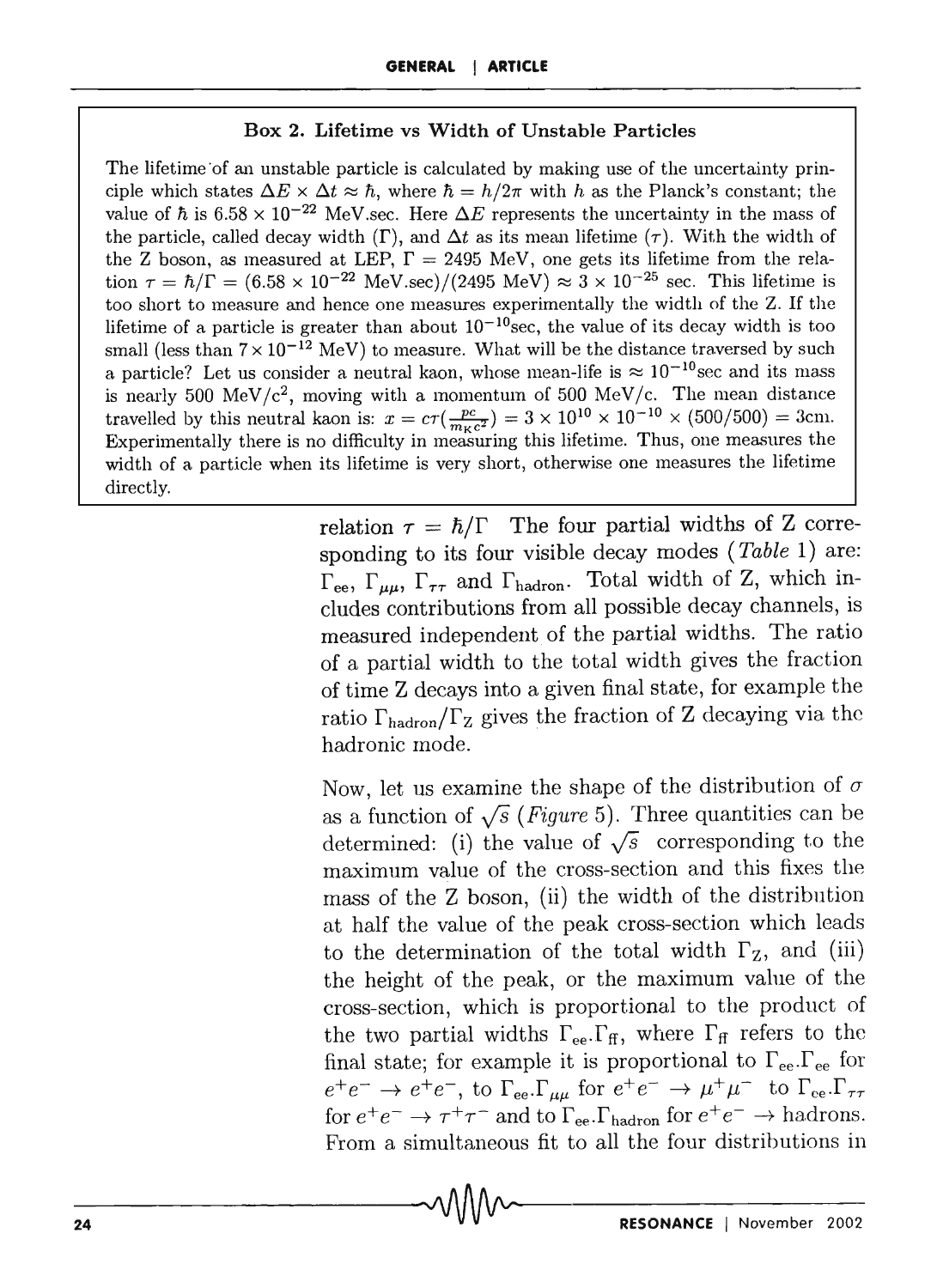| Decay channel                                                                      | Observed particles                                                                        | Branching fraction |
|------------------------------------------------------------------------------------|-------------------------------------------------------------------------------------------|--------------------|
| $(a)Z \rightarrow leptons$                                                         |                                                                                           |                    |
| $e^+e^-$                                                                           | $e^+e^-$                                                                                  | $\simeq 3.3\%$     |
| $\mu^+\mu^-$                                                                       | $\mu^+\mu^-$                                                                              | $\simeq 3.3\%$     |
| $\tau^+\tau^-$                                                                     | low multiplicity<br>final state                                                           | $\simeq 3.3\%$     |
| $\nu_e \overline{\nu}_e, \nu_\mu \overline{\nu}_\mu, \nu_\tau \overline{\nu}_\tau$ | none                                                                                      | $\simeq 20\%$      |
| $(b)Z \rightarrow hadrons$                                                         |                                                                                           |                    |
|                                                                                    | $u\overline{u}$ , $d\overline{d}$ , ss, cc, bb 2,3,4 high multiplicity<br>jets of hadrons | $\simeq 70\%$      |

 $\sigma$  versus  $\sqrt{s}$  one determines the mass, partial widths and the total width of Z. The four experiments at LEP collected nearly 17 million Z events (out of which nearly 15 million events are due to  $Z \rightarrow$  hadrons, and nearly 2 million events are due to  $Z \rightarrow$  lepton – pairs). As an example, the LEP data for  $e^+e^- \rightarrow \mu^+\mu^-$  is shown in *Figure* 6, and the results are summarised in *Table 2.*  The mass of the Z particle is measured to a precision of two parts in hundred-thousand  $(\Delta M_Z/M_Z \simeq 2 \times 10^{-5})$ and it is nearly hundred times heavier than a hydrogen atom.

### Number of Neutrino Species

From the Z decays one gets an important information regarding its decay into invisible neutrino channels. Since the total width of Z is sum of all the partial widths of its decay channels, one determines the partial width of Z to all invisible particles, denoting it with  $\Gamma_{\text{inv}}$ , from the relation:  $\Gamma_{\text{inv}} = \Gamma_Z - \Gamma_{\text{had}} - (\Gamma_{ee} + \Gamma_{\mu\mu} + \Gamma_{\tau\tau})$ . From the measured values given in *Table* 2, one obtains:

Table 2. Mass and width of Zboson.

| Parameters                                                                         | Measurements                                                                    |  |
|------------------------------------------------------------------------------------|---------------------------------------------------------------------------------|--|
| $\rm M_Z$ GeV $\rm \Gamma_Z$ GeV<br>$\Gamma_{ll}$ MeV<br>$\Gamma_{\text{had}}$ MeV | $91.187 \pm 0.002$<br>$2.495 \pm 0.002$<br>$83.98 \pm 0.09$<br>$1744.4 \pm 2.0$ |  |

Table 1. Z decay modes.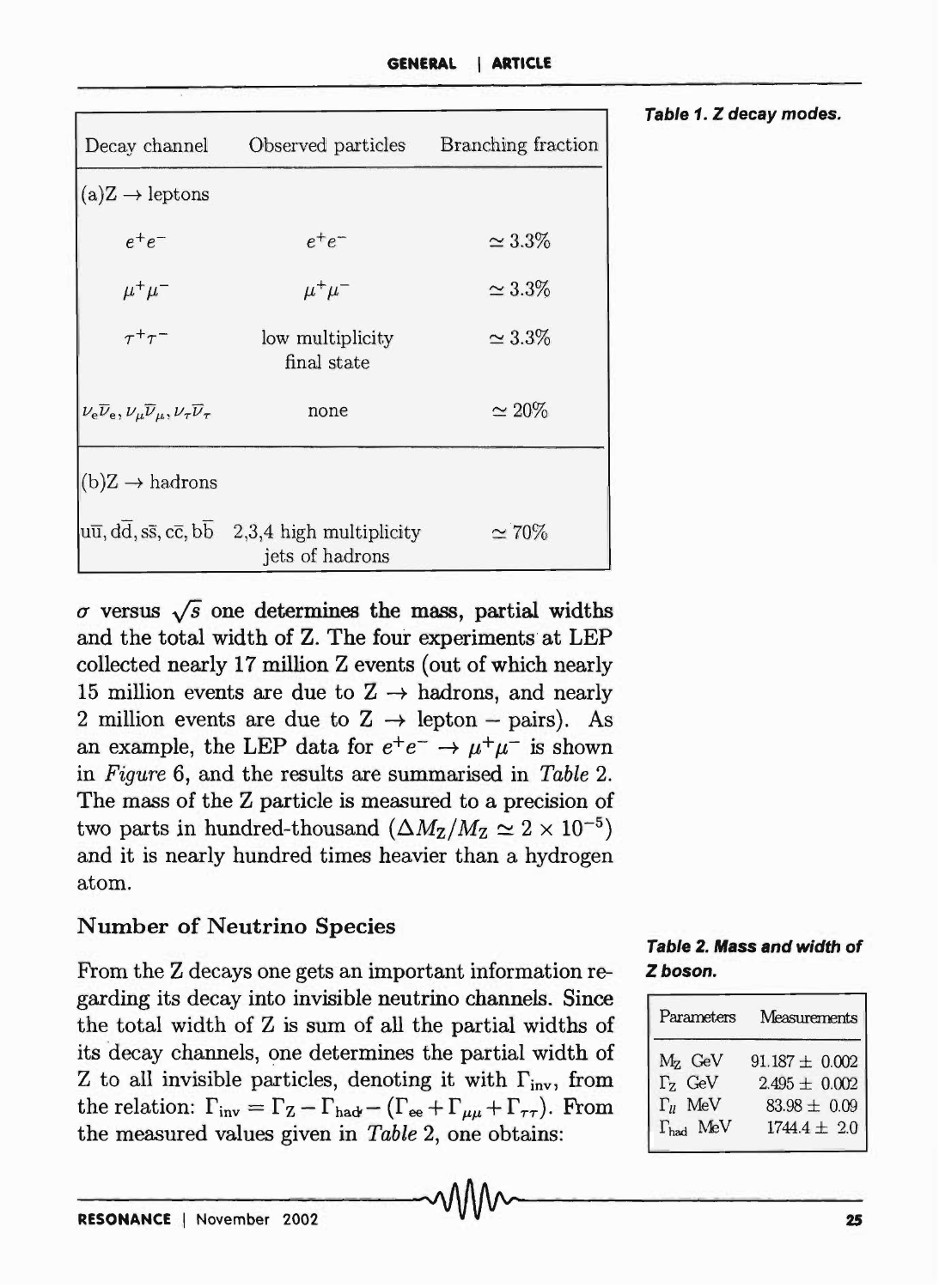



Figure 6 (left). Cross-section of e<sup>+g-</sup>  $\mu^+\mu^-\rightarrow$  vs CM energy. The bottom part shows the ratio of the data and the fitted values. Figure 7 (right). Cross-section of  $e^+e^-$  hadrons vs CM energy.

 $\Gamma_{inv}$  = 499.0 ± 1.4MeV. According to the standard model, the partial width of Z to one neutrino species  $(\Gamma_{\nu\nu})$  is 166.9 MeV, and this then yields the number of light neutrino species as:  $N_{\nu} = \Gamma_{\text{inv}}/\Gamma_{\nu\nu} = 2.98 \pm 0.01$ . This determination confirms the number of generation to be 3 as assumed in the standard model. In *Figure 7*  is shown the sensitivity of  $N_{\nu}$  to the Z production crosssection as a function of  $\sqrt{s}$ ; it is clearly seen that  $N_{\nu} = 2$ or 4 cannot represent the experimental data. It may be mentioned that the direct observation of the third neutrino, called tau-neutrino, was made several years later at Fermilab in 2000 by the DONUT experiment. The status of the number of neutrinos before the commissioning of LEP *(Box 3)* was:  $N_{\nu} < 6$ .

### Electroweak Mixing Angle

The electroweak mixing angle, which measures the relative strengths of the electromagnetic and weak neutral force, is determined in several ways. Let us mention two of these methods. (i) Measurements of the forwardbackward asymmetries of the three charged leptons, in which one counts the number of negatively charged leptons  $(e^-, \mu^- \text{ or } \tau^-)$  in the forward  $(N_F)$  and backward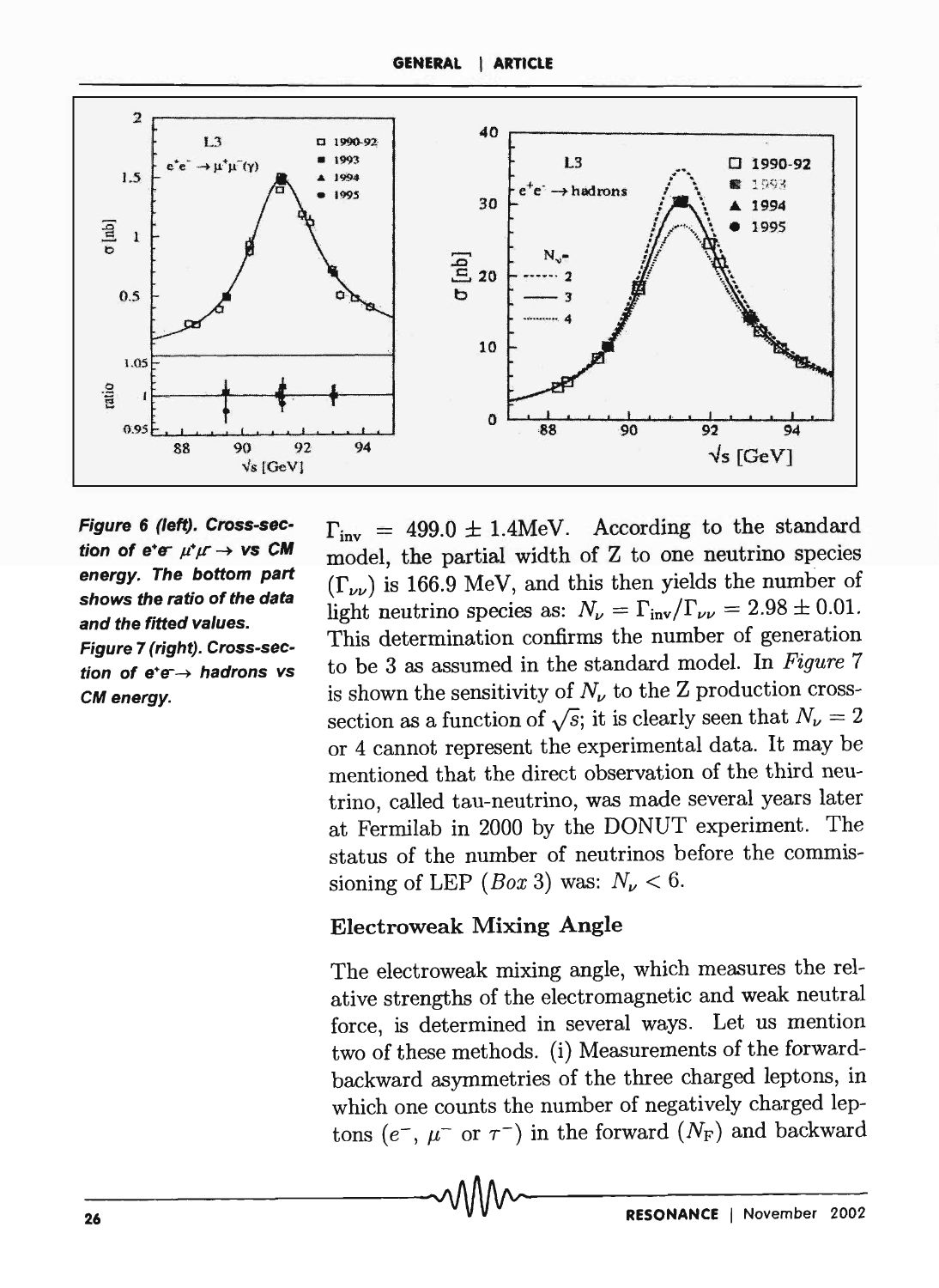#### Box 3. Neutrinos from Cosmology

It was first noted by Shvartsman in 1969 that the abundance of primordial helium can constrain the number of possible neutrino flavours during nucleosynthesis in the early Universe. There are three factors involved in this conjecture and these are: (i) expansion rate of the Universe which depends directly on the number of light relativistic particles (like photons, electrons, neutrinos), (ii) the freeze out of neutron to proton ratio  $(n/p)$ , and (iii) the abundance of helium. When the Universe was at a higher temperature  $(T \geq 10^{10}$ K), there was a thermal equilibrium with  $n/p \approx 1$ . As the temperature fell below this value, the equilibrium value of *nip* could not be maintained because of the weak interaction processes:  $n + e^+ \leftrightarrow p + \bar{\nu}_e$ ,  $p + e^- \leftrightarrow n + \nu_e$ ,  $n \to p + e^- + \bar{\nu}_e$ . When the temperature dropped to about 10*9*K, weak interaction processes, except for the free decay of neutrons, stopped (that is the freeze-out occurred) and the nucleosynthesis started:  $n + p \rightarrow D + \gamma$ ,  $D + D \rightarrow He^4 + \gamma$ , where D stands for deuterium. Since there is no stable nuclei with atomic masses 5 and 8, heavier elements cannot be synthesised by Big Bang (heavier elements are produced in stellar nucleosynthesis). Since all the neutrons are used up in deuterium and all the deuterium in helium, the amount of helium produced depend exclusively on the ratio *n/p* and this is given by the mass fraction of helium as:  $Y = \frac{2n}{n/n+1}$ . Thus, if the  $N_{\nu}$  increases the expansion rate becomes faster, which in turn makes the freeze out of *n/p* earlier. If the freeze out of *p/n* occurs early then the ratio *n/p* remains large leading to an increase in the abundance of helium. The value of Y has been measured from galaxies and they lie in the range 0.22-0.26. Besides Y one also needs to know the neutron half-life as well as the primordial abundances of deuterium and He<sup>3</sup>. Several analyses have been carried out around 1985 and these analyses permit  $N_{\nu} = 5$  or even  $N_{\nu} = 6$  (the number of neutrinos as estimated from more recent analysis of cosmological data in 1999 is:  $1.7 \leq N_{\nu} \leq 4.3$ ).

Neutrinos from accelerator experiments: At the pp collider at CERN, where W and Z bosons were discovered, the two experiments UA1 and UA2 from the decays of W and Z gave an upper limit on the number of neutrinos as:  $N_{\nu}$  < 5.7.

 $(N_B)$  directions with respect to the incident electron beam:  $A_{FB} = (N_F - N_B)/(N_F + N_B)$  (Figure 8). (ii) Measurement of the left-right cross-section asymmetry, where one counts the number of Z bosons produced by the left  $(N_L)$  and the right  $(N_R)$  longitudinally polarised electrons:  $A_{LR} = (N_L - N_R)/(N_L + N_R)$ . This measurement was carried out at the SLD detector of the Stanford Linear Collider (SLC) where Z bosons were produced by longitudinally polarised electrons colliding on unpolarised positrons. These asymmetries are energy dependent and are expected to vanish at about  $\sqrt{s} = M_{\rm Z}$  for the value of  $\sin^2 \theta_w$  as 1/4. As an example we show in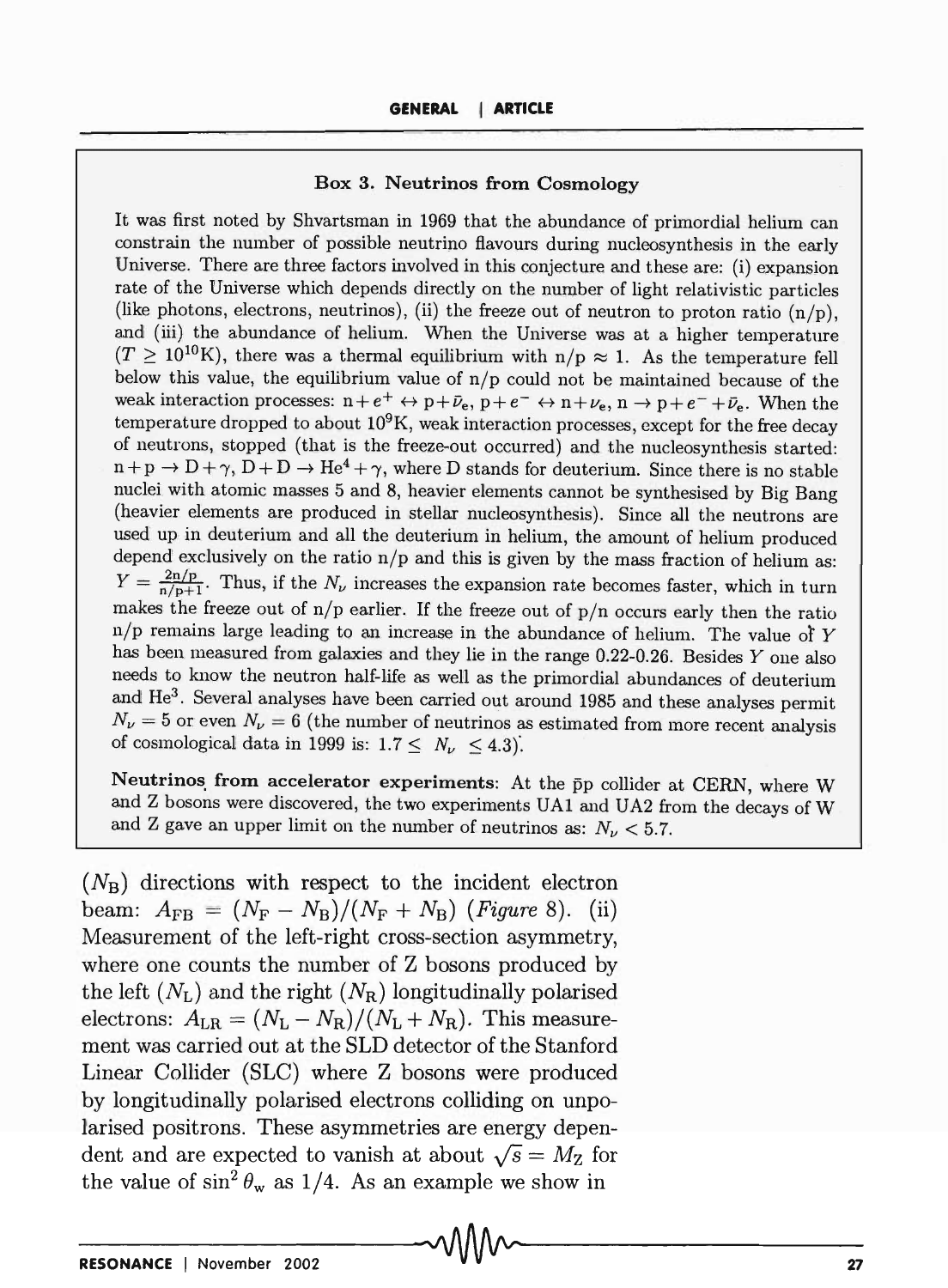Figure 8. Illustration of forward-backward asymmetry.





*Figure* 9 the energy dependence of  $A_{FR}$  for the reaction  $e^+e^- \rightarrow \mu^+\mu^-$ . Combining all different kind of measurements, the best value for the electroweak mixing angle is:  $\sin^2 \theta_w = 0.2315 \pm 0.0002$ .

### Estimate of Top Quark Mass

One of the reasons for carrying out precision measurements of the properties of the Z particle at LEP1 and W particle at LEP2 are to measure quantum effects, also called radiative or loop corrections, on these results due to particles too heavy to be produced at LEP, such as the top quark and the Higgs boson. Radiative corrections Figure 9. Asymmetry of ete are more sensitive to top quark mass (proportional to  $\rightarrow \mu^*\mu$  vs CM energy. The square of its mass) than that of the Higgs (proportional bottom part shows the dif- $\frac{1}{10}$  to logarithm of its mass). Thus using all the precision ference of the measured measurements at LEP, it was possible to predict by early asymmetry and the fitted  $1000$  is the measure of the ten measure in the short twise as asymmetry and the fitted  $1990$ 's the mass of the top quark to be about twice as heavy as the W particle, which was confirmed when it was discovered at Fermilab in 1995. The mass of the top quark measured by the two experiments, CDF and DZERO, is:  $m_t = 174.3 \pm 5.1$  GeV The method to estimate the radiative corrections was shown by *'t* Hooft and Veltman and they were awarded the Nobel Prize in 1999.

### Physics at LEP2

A new chapter of LEP started from June 1996 when the centre of mass energy of LEP was upgraded to cross the W pair production threshold by incorporating superconducting RF acceleration cavities in several stages. During the LEP2 phase which lasted till November 2000,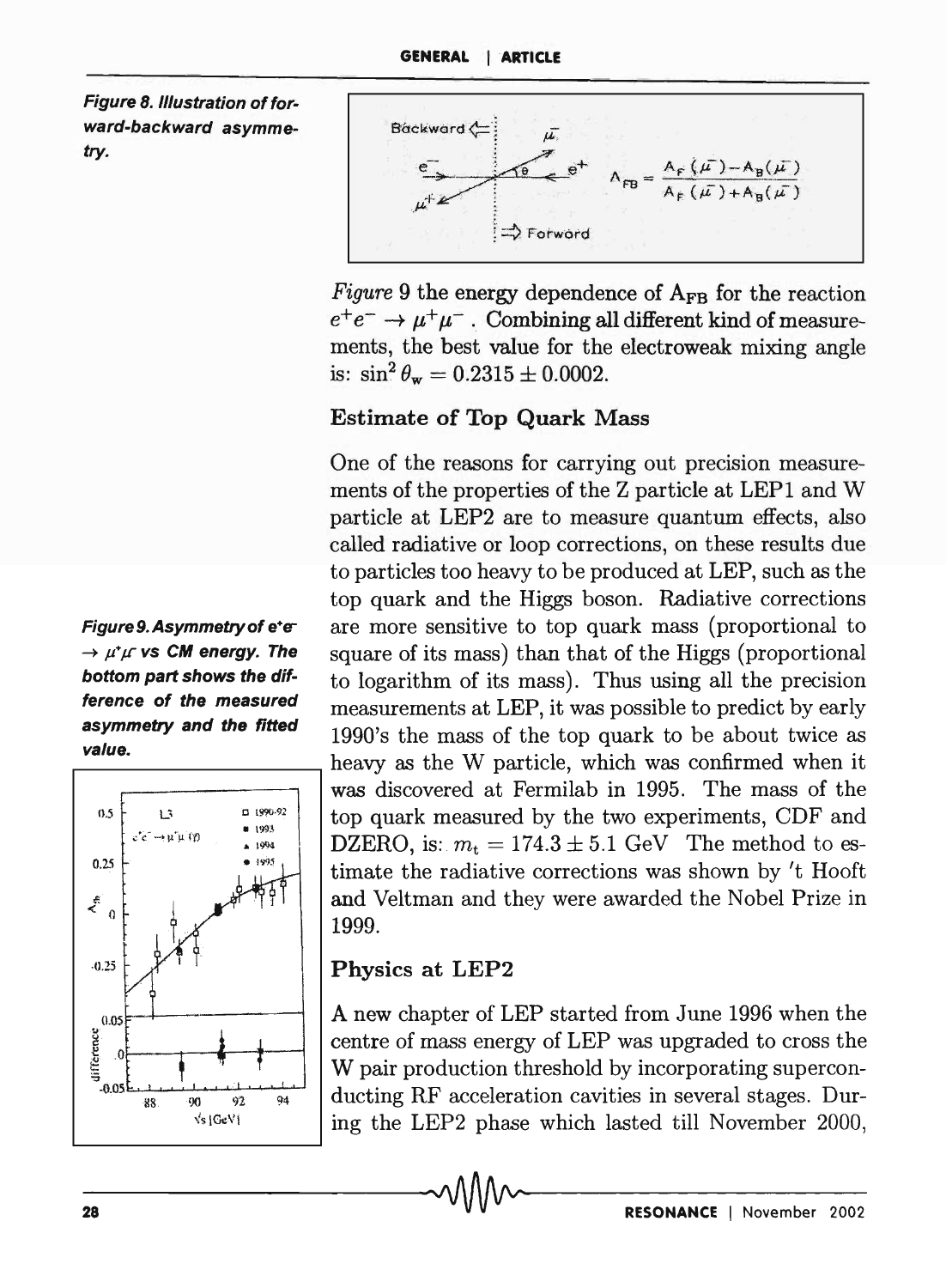GENERAL | ARTICLE

Figure 10.



LEP covered the energy range from 161 to 208 GeV. We will touch upon some of the results from LEP2.

W Mass and Width: W bosons at LEP are produced in pairs:  $e^+e^- \rightarrow W^+W^-$ , *(Figure 10)*, followed by decays of W within about  $10^{-25}$  sec. W decays into leptons (examples:  $W^+ \rightarrow e^+ \nu_e$ , or  $\mu^+ \nu_\mu$ , or  $\tau^+ \nu_\tau$ ) or quarks (examples:  $W^+ \rightarrow u\bar{d}$ , orcs). Nearly 33 W particles out of 100 decay into lepton pairs, while the rest decay via quark pairs. The production cross-section of W pairs at  $\sqrt{s} \simeq 180$  GeV is nearly 2000 times less than that of the Z particle at  $\sqrt{s} \simeq 90$  GeV, and hence the four experiments could collect a total of about 40000 W pairs during the LEP2 phase.

By counting the number of W pair events, after subtracting the potential background events, and knowing the luminosity, the production cross-sections of W pair events for different collision energies were measured. These results are shown in *Figure* 11. We also show the theoretical prediction of the standard model (solid line) which fits the data very well. Before the realisation of the standard model, it was thought that the W pair production was due to neutrino exchange alone *(Figure* IOc) and the production cross-section was found to increase rapidly, which on general theoretical considerations turned out to be unphysical. This problem got solved with the introduction of the Z particle exchange in the standard model. The dash-dotted curve in the figure shows the cross-section due to neutrino exchange alone and the dashed curve due to neutrino plus gamma exchange. These measurements bring out the need of Z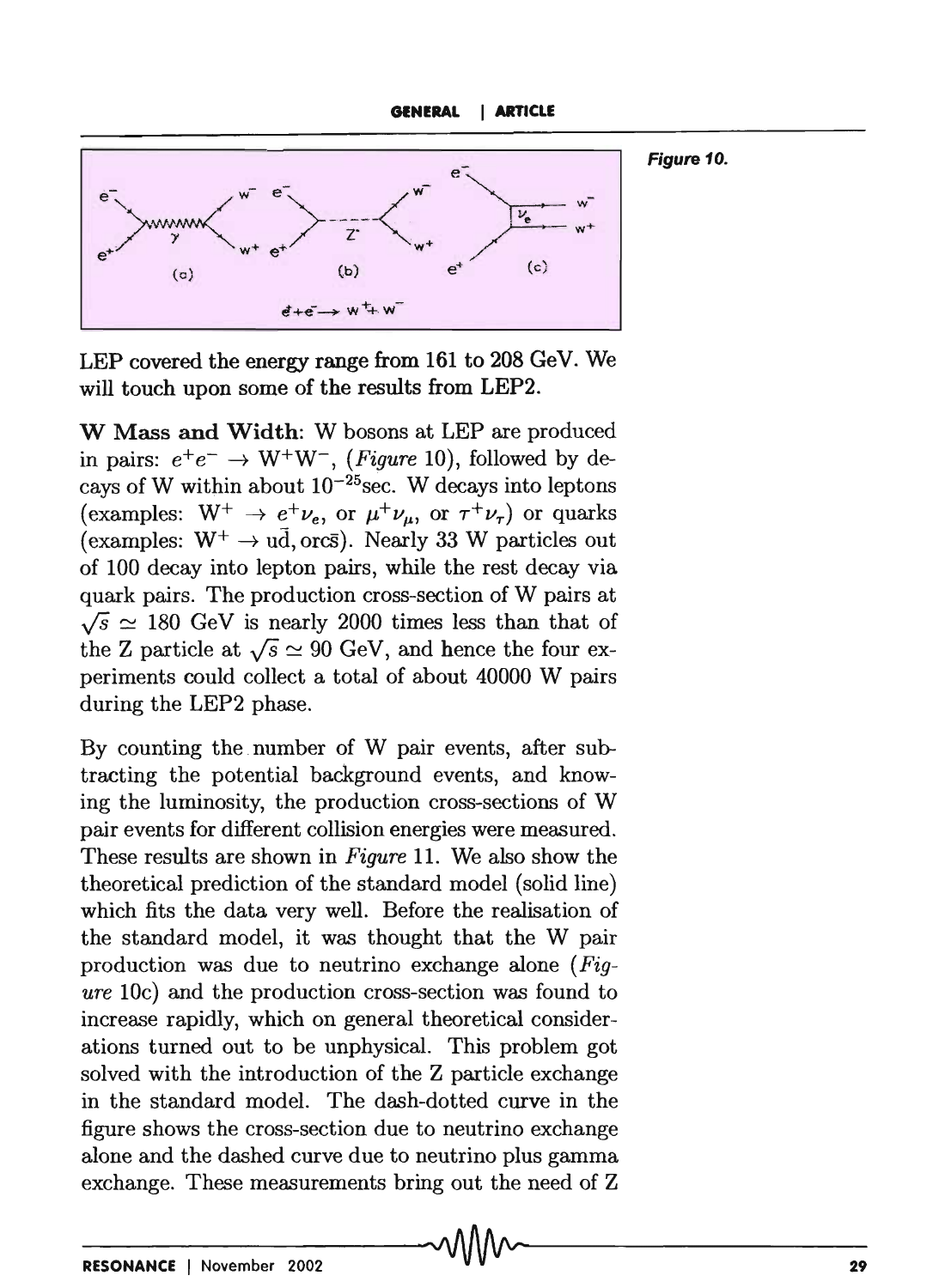Figure 11. Cross-section of  $e^+e^- \rightarrow W^+W^-$  vs CM energy. The solid curve refers to the prediction of the Standard Model as calculated using the programmes Racoon WW/YFSWW.



particles in understanding the production of W particles in *e+ e-* annihilations.

The mass and width of W particle were measured by reconstructing all its decay products and carrying out energy and momentum conservation of the reaction. The values are:  $M_W = 80.45 \pm 0.04$  GeV and  $\Gamma_W = 2.15 \pm 1.04$ 0.06 GeV. Two other experiments (CDF and DZERO) at the pp collider in Fermilab have also measured the mass and width of the W particle and these values are in good agreement with those of LEP.

## Strong Coupling Constant

One of the dominant modes of annihilations in electrons and positrons is via the production of quark pairs:

 $e^+ + e^- \rightarrow$  quark + antiquark. As the quark (q) and antiquark  $\left(\bar{q}\right)$  fly apart in opposite direction with large energies at LEP, the QCD confining forces, acting like a rubber band, releases the excess energy by emitting a gluon  $(q \rightarrow q + g \text{luon})$ , which in turn gets converted into a new quark and a new antiquark (gluon  $\rightarrow$  q +  $\bar{q}$ ). This process repeats itself and results in generation of many quarks and antiquarks pairs moving almost along

One of the dominant modes of annihilations in electrons and positrons is via the production of quark pairs.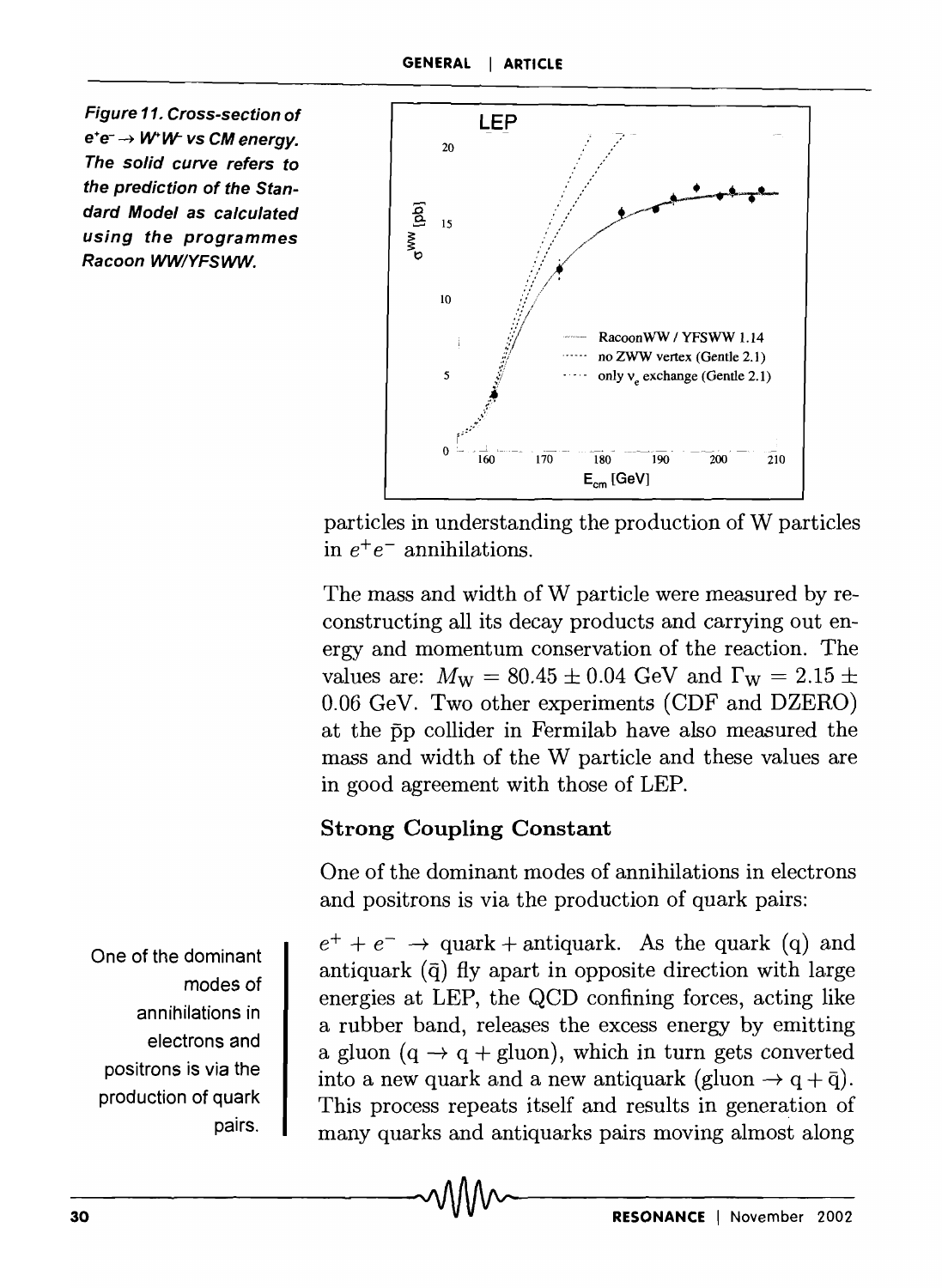

the direction of the original quark and antiquark; these quarks and antiquarks combine to form mesons and occasionally baryons. Final products are two back to back fast moving jets of hadrons (mesons and baryons). In some cases a third well separated jet of hadrons is also observed due to process:  $e^+ + e^- \rightarrow q + \bar{q} +$  gluon. Such a process is called gluon bremsstrahlung and the third jet is due to gluon which also turns into a jet of hadrons. The number of jets in a collision depends on the total collision energy. As an example three jet events were first seen at the electron-positron collider PETRA, in Hamburg, Germany, operating at centre of mass energy of nearly 43 GeV. At LEP, because of its large collision energy, one is able to identify well separated six jets. An example of 4-jet event from L3-LEP is given in *Figure*  12.

There are various ways one has measured the force between quark and gluon interactions and this is denoted by the strong coupling  $\alpha_s$ . Asymptotic freedom in QCD means that the interaction coupling is energy dependent and should decrease with increasing energy. At lower energies the values of  $\alpha_s$  have been determined from decays of particles into hadronic final states like decays of tau

-RE-S-O-N-A-N-C-E-I-N-o-ve-m-b-e-r-2-0-02---------~-----------------------------31

Figure 12. An event display of  $e^+e^- \rightarrow 4$  jets (L3).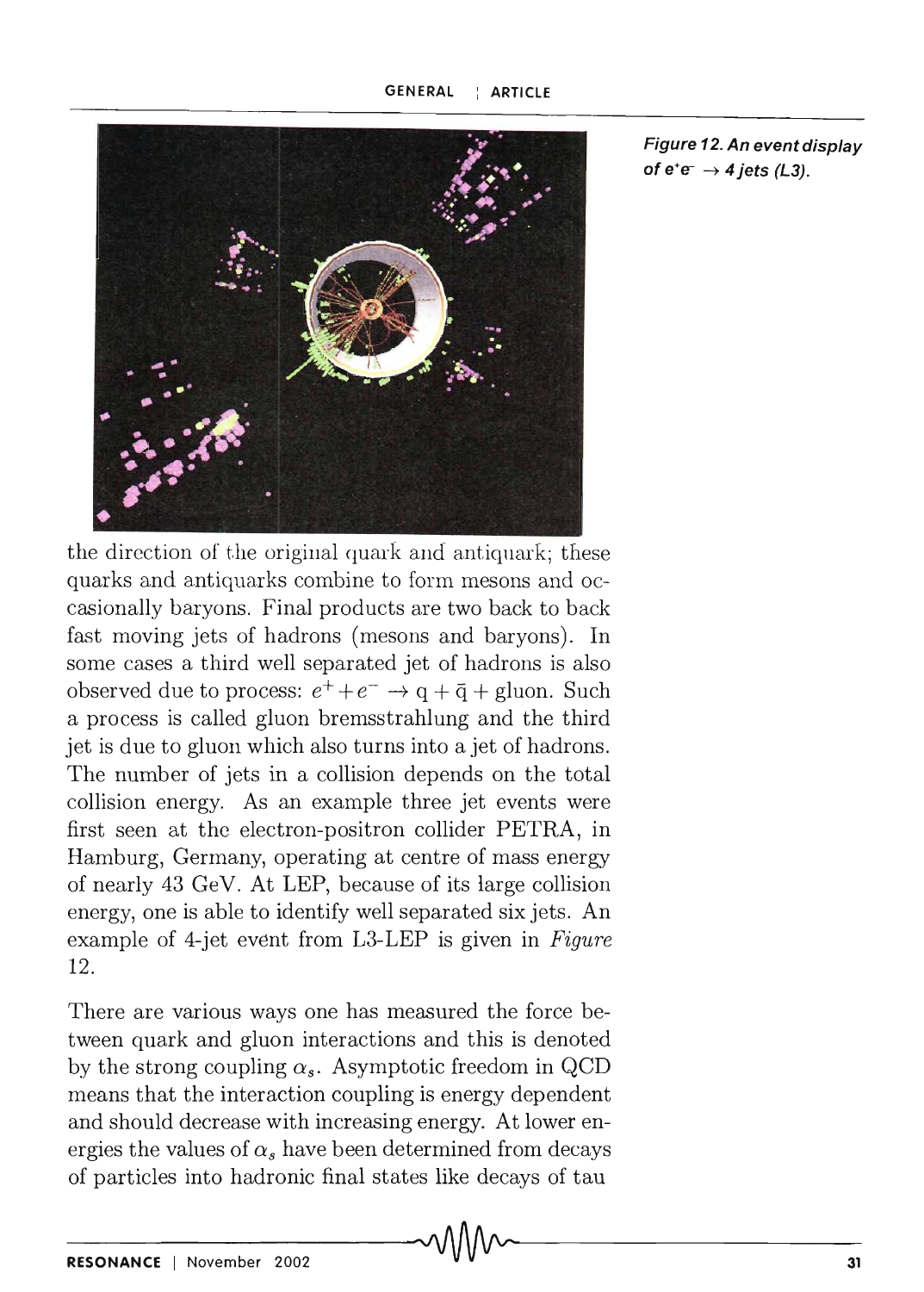



leptons,  $J/\Psi$  particle of mass 3 GeV and  $\Upsilon$  particle of *mass* 10 GeV. Measurements above 10 GeV are from electron-positron collider experiments. Precision determinations of  $\alpha_s$  at LEP are in the energy region 90 to 200 GeV, and the measurements are based on the study of jets. Results are summarised in *Figure* 12. The values of  $\alpha_s$  decrease with the increasing energy; it is about 0.30 at lower  $\sqrt{s}$  values of a few GeV, while at LEP energies of 200 GeV it is about 0.10.

### Higgs searches at LEP

The Higgs boson, in the standard model, is supposed to be responsible for the masses of the known particles. This unique Higgs particle is expected to couple more strongly to heavy particles than to the light ones; as a result it prefers to decay into a pair of heavy particles. Theoretically there is no prediction about its mass. If it is not very heavy (less than twice the mass of W particle) it will decay about 85% of the cases to a pair of b quarks  $(H \rightarrow b\bar{b})$  and the rest 15% of the cases to c quarks and tau leptons. Two kinds of searches have been made at LEP: direct searches and indirect searches. Among the direct searches, the four LEP ex-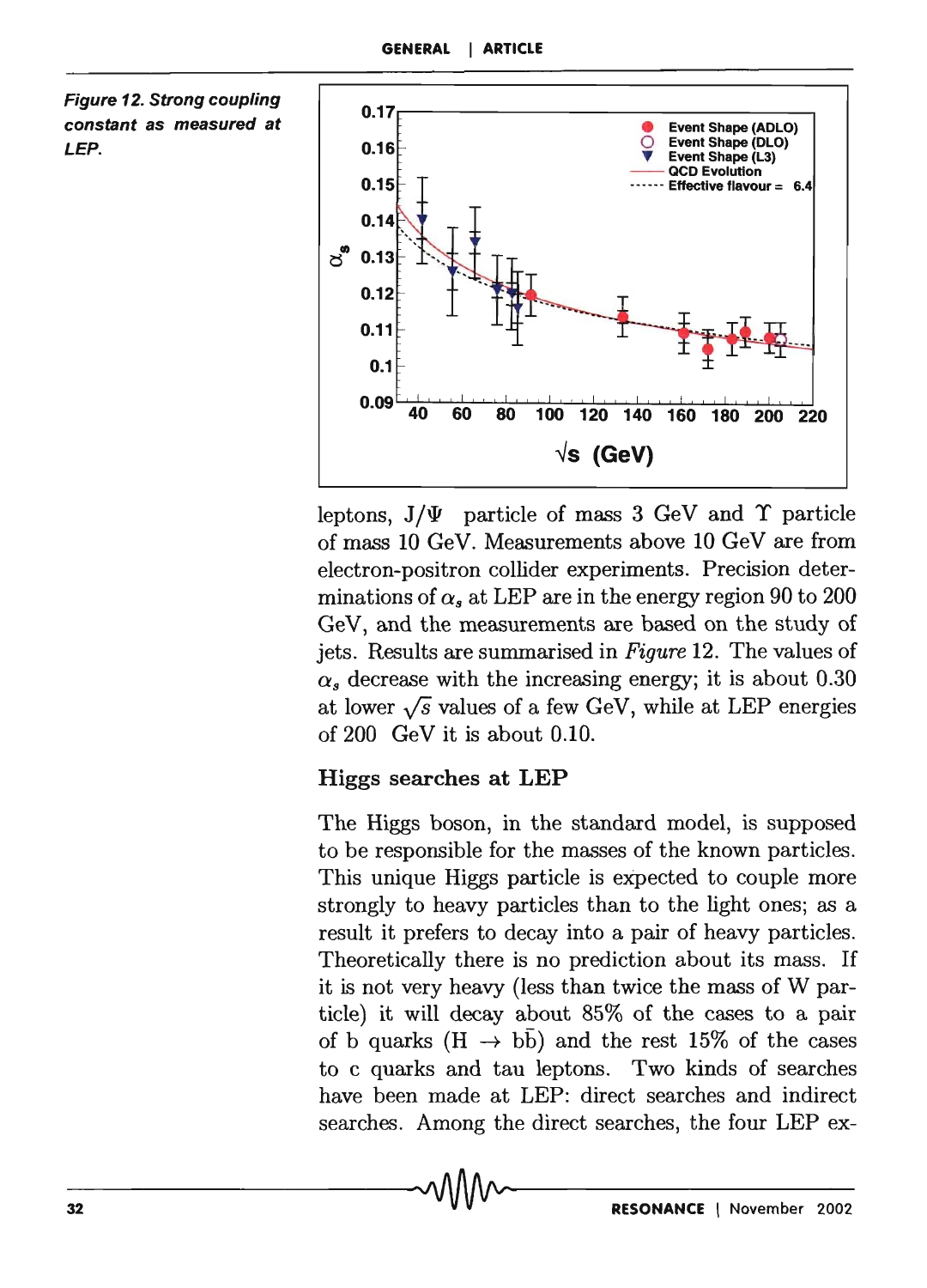periments have searched for Higgs production by the process known as higgsstrahlung:  $e^+e^- \rightarrow HZ$ , where H decays to bb resulting in two b-quark jets, and Z will decay to one of the modes given in *Table* 1. If the Higgs'bosons are produced, a peak should appear in the histograms of the two jet *mass.* Since the Z particle *mass* is known, the exploration of the Higgs *mass* depends on  $e^+e^-$  collision energy. At the highest energy of 208 GeV achieved at LEP2, these experiments have searched for Higgs boson and have not found any convincing evidence, and thereby setting a lower limit on the mass of the Higgs of 114 GeV.

An indirect estimate of Higgs is made by using all the available electroweak data and by studying quantum effects or radiative corrections as was done in the case of top *mass,* which proved to be very successful. Since the only missing quantity in the standard model now is the *mass* of the Higgs particle, all the available data is fitted in the standard model framework with the *mass* of the Higgs as the unknown quantity. The result of the fit yields an upper limit on the *mass* of the Higgs of approximately 222 GeV.

### Conclusions and Outlook

Our attempts in these articles have been to give a flavour of physics that has come out from nearly eleven years of running of LEP with four detectors taking data and nearly two thousand scientists working round the clock. The performance of LEP has been exemplary and the credit goes to the excellent and hard work of a dedicated team of engineers and technicians of CERN. The precision measurements at LEP left no one in doubt that the understanding of physics through the standard model is in very good shape at the energy of LEP, and the only missing link at present is the neutral Higgs boson responsible for giving masses to particles. The standard model is based on three generations of matter particles